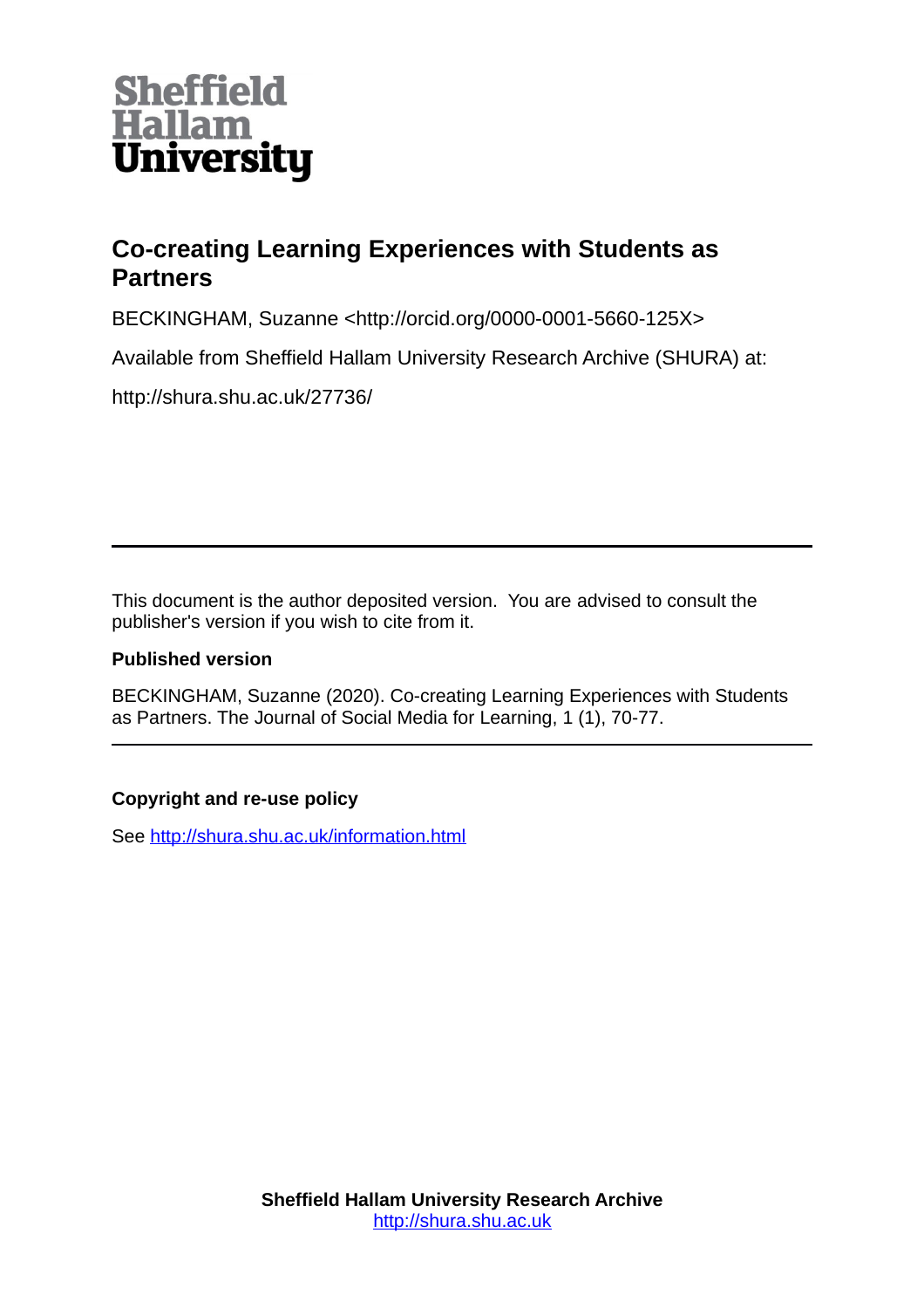# The Journal of Social Media for Learning. Issue 1, Volume 1, Winter 2020.<br>ISSN2633-7843<br>The Journal of Social Media for Learning 2020<br>**Co-creating learning experiences with students as partners**<br>Sue Beckingham, The Journal of Social Media for Learning. Issue 1, Volume 1, Winter 2020.<br>ISSN2633-7843<br>The Journal of Social Media for Learning 2020<br>**Co-creating learning experiences with students as partners**<br>Sue Beckingham,<br>Sheffield H

Sue Beckingham, Sheffield Hallam University

## Abstract

Learning experiences outside of the curriculum can provide students with an opportunity to expand The Journal of Social Media for Learning. Issue 1, Volume 1, Winter 2020.<br>
ISSN2633-7843<br>
The Journal of Social Media for Learning 2020<br> **CO-creating learning experiences with students as partners**<br>
Since Beckingham,<br>
Shef The Journal of Social Media for Learning. Issue 1, Volume 1, Winter 2020.<br>
ISSN2633-7843<br>
The Journal of Social Media for Learning 2020<br> **CO-creating learning experiences with students as partners**<br>
Since Beckingham,<br>
Shef 155M2633-7843<br>
The Journal of Social Media for Learning 2020<br> **CO-creating learning experiences with students as partners**<br>
Sheffield Hallam University<br>
Sheffield Hallam University<br>
Abstract<br>
Learning experiences outside The Journal of Social Media for Learning 2020<br> **Co-creating learning experiences with students as partners**<br>
Sue Beckingham,<br>
Sheffield Hallam University<br>
Learning experiences outside of the curriculum can provide students The Journal of Social Media for Learning 2020<br> **Co-creating learning experiences with students as partners**<br>
Sue Reckingham,<br>
Sheffield Hallam University<br>
Learning experiences outside of the curriculum can provide students The Journal of Social Media for Learning 2020<br> **Co-creating learning experiences with students as partners**<br>
Sheffield Hallam University<br>
Sheffield Hallam University<br>
Learning experiences outside of the curriculum can prov **Co-creating learning experiences with students as partners**<br>Sue Beckingham,<br>Sheffield Italiam University<br>**Abstract**<br>Learning experiences outside of the curriculum can provide students with an opportunity to expand<br>their r in three students leading a workshop at SocMedHE19. Consideration is given to the outcomes of the **Co-Cricating idear inity dependences with statuties as partners**<br>Since Beckingham,<br>Sheffield Hallam University<br>Learning experiences outside of the curriculum can provide students with an opportunity to expand<br>their netwo Sue Beckingham,<br>
Sheffield Hallam University<br>
Sheffield Hallam University<br>
Learning experiences outside of the curriculum can provide students with an opportunite<br>
their network and to either build upon or gain new skills.

# Keywords

Students as Partners, extracurricular, social media.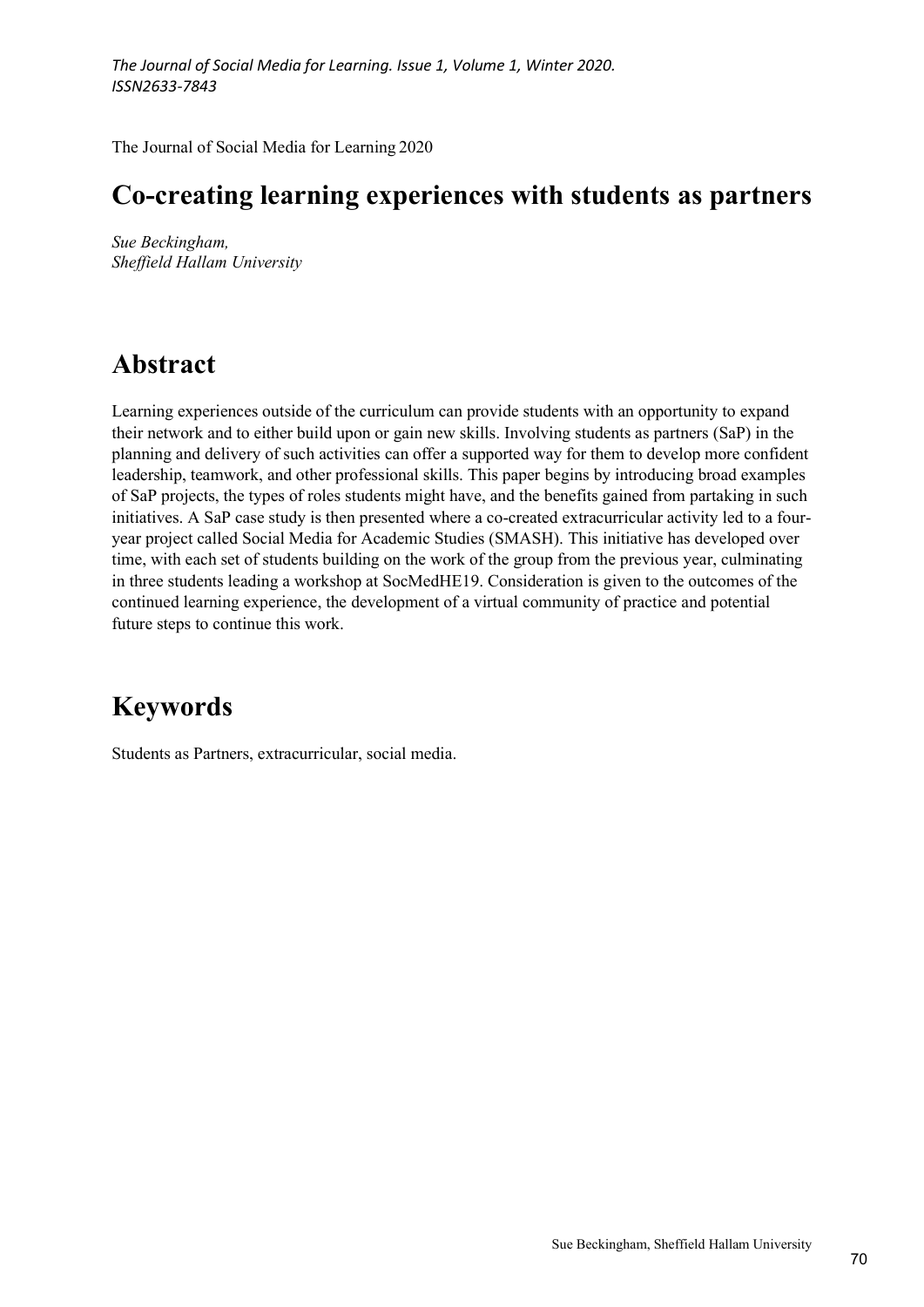# Introduction

The Journal of Social Media for Learning. Issue 1, Volume 1, Winter 2020.<br>
ISSN2633-7843<br> **Introduction**<br>
Learning as a supported experience can be transformative and enrichened through ongoing<br>
engagement in lifelong and The Journal of Social Media for Learning. Issue 1, Volume 1, Winter 2020.<br>
ISSN2633-7843<br> **Introduction**<br>
Learning as a supported experience can be transformative and enrichened through ongoing<br>
engagement in lifelong and The Journal of Social Media for Learning. Issue 1, Volume 1, Winter 2020.<br>
ISSN2633-7843<br> **Introduction**<br>
Learning as a supported experience can be transformative and enrichened through ongoing<br>
engagement in lifelong and The Journal of Social Media for Learning. Issue 1, Volume 1, Winter 2020.<br>
ISSN2633-7843<br> **Introduction**<br>
Learning as a supported experience can be transformative and enrichened through ongoing<br>
engagement in lifelong and The Journal of Social Media for Learning. Issue 1, Volume 1, Winter 2020.<br>
ISSN2633-7843<br>
Introduction<br>
Learning as a supported experience can be transformative and enrichened through ongoing<br>
engagement in lifelong and li tutor to develop a co-created extracurricular learning experience which has been named the SMASH project. The acronym stands for Social Media in Academic Studies at Hallam. Sheffield Hallam is the university the students attend(ed). The *lournal of Social Media for Learning. Issue 1, Volume 1, Winter 2020.*<br> *SSN2633-7843*<br> **Introduction**<br>
Learning as a supported experience can be transformative and enrichened through ongoing<br>
engagement in lifelong a **Introduction**<br>
Learning as a supported experience can be transformative and enrichened through ongoing<br>
engagement in lifelong and lifewide learning (Jackson 2011). This can take place both within and<br>
outside of a formal **Introduction**<br> **Learning** as a supported experience can be transformative and enrichened through ongoing<br>
engagement in lifelong and lifewide learning (Jackson 2011). This can take place both within and<br>
outside of a form **Example and Solution Constrained Solution** and contributed through ongoing<br>
Learning as supported experience can be transformative and enrichened through ongoing<br>
engagement in lifelong and lifewide learning (Jackson 2011

# Learning opportunities

informal. Formal learning in the main is tutor led within the structured curricular delivered. Whereas

In addition to the formal taught curriculum, students may opt to undertake co-curricular and extracurricular activities. EdGlossary (nd) provides this definition:

Generally speaking, co-curricular activities are an extension of the formal learning experiences in a course or academic program, while extracurricular activities may be offered or coordinated by a school/college/university but may not be explicitly connected to academic learning."

Co-curricular activities are usually voluntary and are not graded for academic credit. They have connections with the course of study being undertaken. Examples include visits to organisations, attendance at guest lecture/events, careers fairs, participating in debates/competitions and presenting at conferences.

There are three predominant modes of learning which can be defined as formal, non-formal and<br>informal. Formal learning in the main is tutor led within the structured curricular delivered. Whereas<br>non-formal learning may be There are three predominant modes of learning which can be defined as formal, non-formal and minional. Formal learning in the main is tutor led within the structured curricular delivered. Whereas in<br>on-formal learning may informal. Formal learning in the main is tutor led within the structured curricular delivered. Whereas<br>non-formal learning may be aliged to the institution or outside of it, is instructor led, but tend to be<br>voluntary acti non-formal learning may be aligned to the institution or outside of it, is instructor led, but tend to be voluntary activities. Informal learning can be serendipitous, happen anywhere, and is usually student velocited led. voluntary activities. Informal learning can be serendipitous, happen anywhere, and is usually student<br>
lead (I.a Belle, 1982; Fshach, 2007)<br>
aradition to the formal taught curriculum, students may opt to undertake co-curri led. (La Belle, 1982; Eshach, 2007)<br>
In addition to the formal taught curriculum, students may opt to undertake co-curricular and<br>
extracurricular activities. EdGlossary (nd) provides this definition:<br>
"Comerally speaking,

## Co-created extra-curricular activities

There is a growing collection of literature that expound both the value and different approaches that involve students working in partnership with staff. Bovil et al (2015) have identified four types of student roles, where students engage in the co-creation of learning and teaching. This typology defines the roles as follows: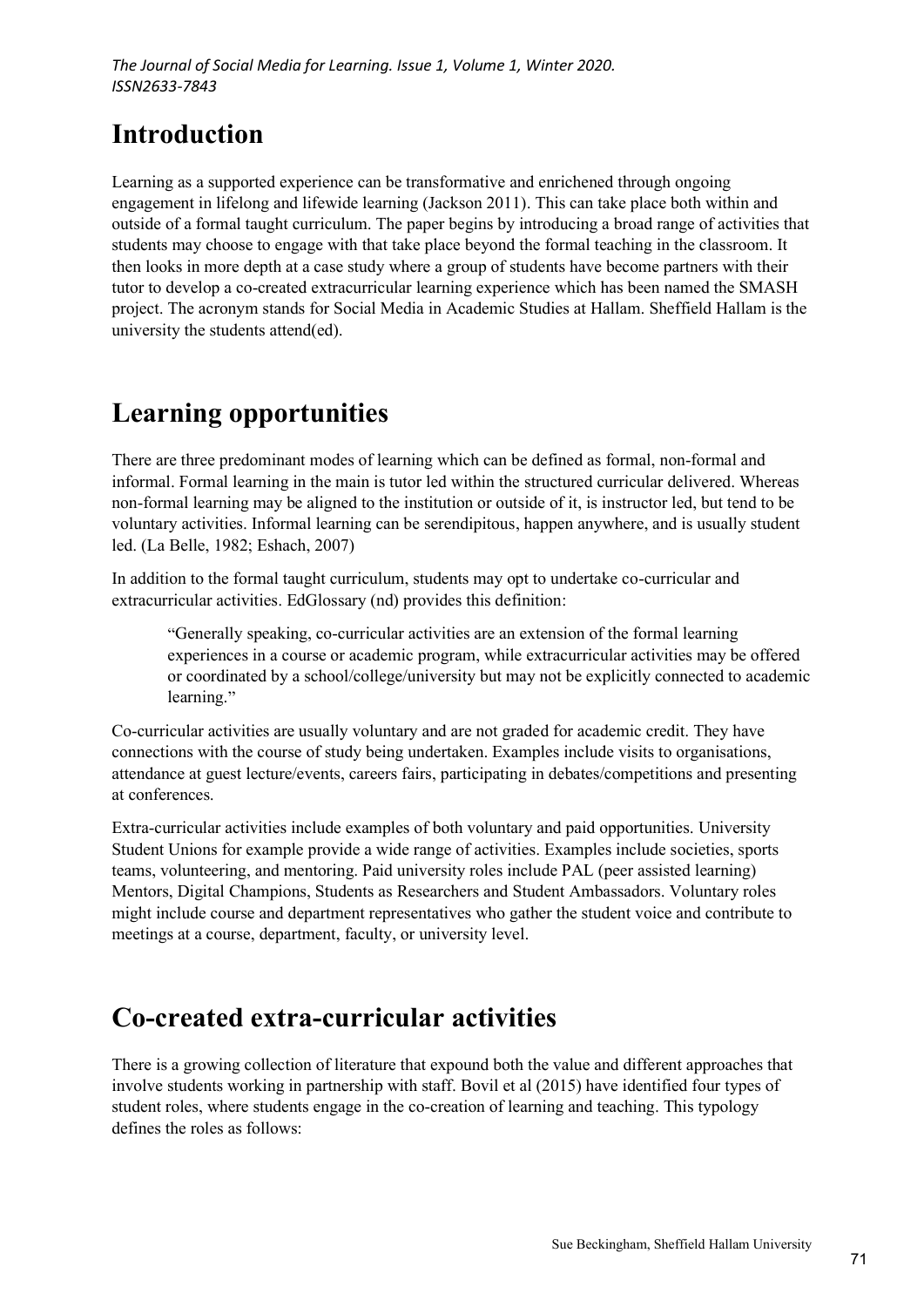- 
- 2001 Journal of Social Media for Learning. Issue 1, Volume 1, Winter 2020.<br>
20033-7843<br>
1. Consultant: sharing and discussing valuable perspectives on learning and teaching.<br>
2. Co-researcher: collaborating meaningfully on 2. Journal of Social Media for Learning. Issue 1, Volume 1, Winter 2020.<br>
2. Co-researcher: collaborating meaningfully on teaching and learning and teaching.<br>
2. Co-researcher: collaborating meaningfully on teaching and le research with staff. 3. Pedagogical co-designer: sharing and discussing valuable perspectives on learning and teaching.<br>
3. Co-researcher: collaborating meaningfully on teaching and learning and teaching.<br>
2. Co-researcher: collaborating meani 9. Journal of Social Media for Learning. Issue 1, Volume 1, Winter 2020.<br>
1. Consultant: sharing and discussing valuable perspectives on learning and teaching.<br>
2. Co-researcher: collaborating meaningfully on teaching and
- assessment.
- (Bovill et al 2015:3)

The Journal of Social Media for Learning. Issue 1, Volume 1, Winter 2020.<br>
ISSN2633-7843<br>
1. Consultant: sharing and discussing valuable perspectives on learning and teaching.<br>
2. Co-researcher: collaborating meaningfully or researching and inquiring. Such activities are often referred to collectively as 'Students as Partners' The Journal of Social Media for Learning. Issue 1, Volume 1, Winter 2020.<br>
SISN2633-7843<br>
1. Consultant: sharing and discussing valuable perspectives on learning and teaching.<br>
2. Co-researcher: collaborating meaningfully and the formation be either where academics select students or invite expressions of interest followed The Journal of Social Medio for Learning. Issue 1, Volume 1, Winter 2020.<br>
ISSN2633-7843<br>
1. Consultant: sharing and discussing valuable perspectives on learning and teaching.<br>
2. Co-researcher: collaborating meaningfully of students or whole cohorts of students; and in situations where a subset of students are invited to become partners, they may be elected or selected. 155N/2633-7843<br>
1. Consultant: sharing and discussing valuable perspectives on learning and teaching.<br>
2. Co-researcher: collaborating meaningfully on teaching and learning research or subject based<br>
1. exesencher: collab 1. Consultant: sharing and discussing valuable perspectives on learning and teaching.<br>
2. Co-researchetr: collaborating meaningfully on teaching and learning research or subject based<br>
research with staff.<br>
3. Pedagogical research with start.<br>
readagogical co-designer: sharing responsibility for designing learning, teaching and<br>
redagogical co-designer: sharing responsibility for designing learning, teaching and<br>
Representative: student voi assessment.<br>Representative: student voices contributing to decisions in university settings<br>(Bovill et al 2015:3)<br>A (2015) categorise partnership learning communities as learning, designing, and developing<br>ching and inquir Representative: student violets contributing to decisions in university settings<br>(Bovill et al 2015:3)<br>A (2015) categorise partnership learning communities as learning, designing, and developing<br>relinig and inquiring. Suc The HEA (2010) categorise parametriship learning communities as learning, dissigning, and developing<br>To researching and impuring. Such activities are often referred to collectively as "Students as Partners"<br>(SaP) initiati or researching and inquiring. Such activities are often referred to collectively as "Students as Partners"<br>
(SaP) initiatives. These partnerships may be with individual students, small groups, or whole colorts;<br>
and the fo

The SaP body of research highlights the benefits for all, where staff and students work together in an sense of belonging. Being active members of such groups can help to develop a sense of belonging. Thomas (2012:14-15) states that this can be achieved through:

- 
- meaningful interaction between staff and students.
- 
- 

Research with alumni undertaken by Stuart et al (2009) found the extracurricular activities were important to them for developing self-confidence (wellbeing), building a connection with university

Wenger's (1998) social theory of learning and influential work on Communities of Practice (CoP), preceded by Lave and Wenger's (1991) analysis of the importance of legitimate peripheral participation have also been important to consider. Kosh and Fusco (2008) take this a step further become partners, they may be clected or selected.<br>
The SaP body of research highlights the benefits for all, where staff and students work together in an authoric partnership (Bryson and Hand, 2007), Healy et al, 20114, S Furthermore, Jackson's research (2011) on both lifelong and lifewide learning opportunities, emphasises the value of taking personal ownership of ongoing learning. **•** supprefixe per relations.<br>
• meaningful interaction between staff and students.<br>
• A higher education lexperience that is relevant to interests and future goals.<br> **Esearch with alumni undertaken by Stuart et al (2009) •** meaningul interaction between staft and students.<br>
• developing knowledge, confidence, and identity as successful higher education learners.<br>
• A higher education experience that is relevant to interests and future goa **•** Casse costimis a such that the most react that the secessital interest and the calible reduction experience that is relevant to interests and future goals.<br>Research with alumni undertaken by Stuart et al (2009) found (belonging) and social development (communication). Furthermore, extracurricular experiences have<br>the<br>helped the development of employability skills (Milner et al., 2016).<br>
Wenger's (1998) social theory of learning and in helped the development of employability skills (Milner et al. 2016).<br>Wenger's (1998) social theory of learning and influential work on Conmunities of Practice (CoP),<br>Preceded by Lave and Wenger's (1991) analysis of the im

# Case Study

led a workshop at the 2019 Social Media for Learning Conference at Edge Hill University.

#### Background:

conference in 2015 there was an opportunity for students to apply for a free place to attend the conference.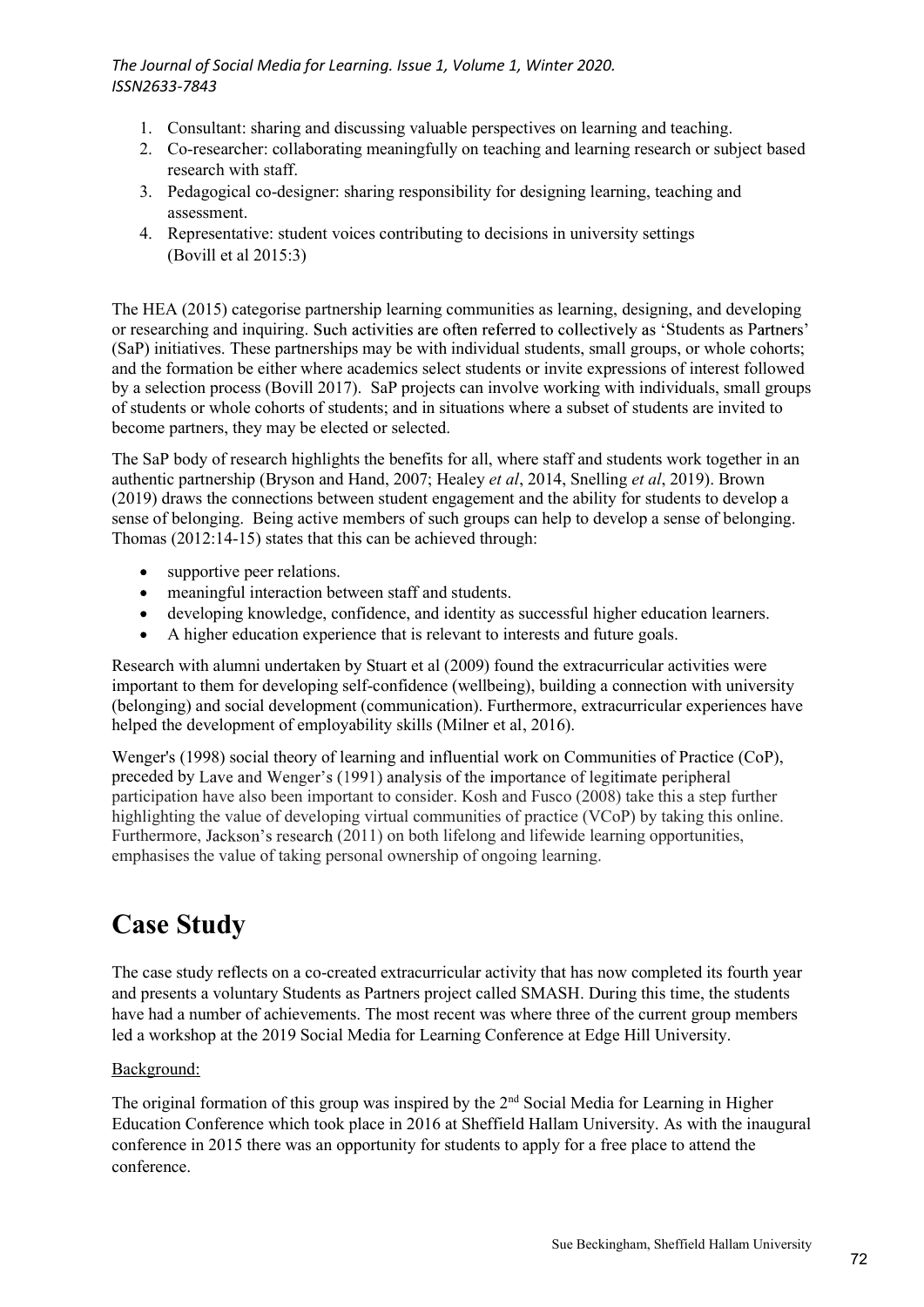The Journal of Social Media for Learning. Issue 1, Volume 1, Winter 2020.<br>ISSN2633-7843<br>Four of the successful students (one final year and three in their second year) that attended the event<br>turned out to be students on t The Journal of Social Media for Learning. Issue 1, Volume 1, Winter 2020.<br>ISSN2633-7843<br>Four of the successful students (one final year and three in their second year) that attended the event<br>turned out to be students on t The Journal of Social Media for Learning. Issue 1, Volume 1, Winter 2020.<br>ISSN2633-7843<br>Four of the successful students (one final year and three in their second year) that attended the event<br>turned out to be students on t

The Journal of Social Media for Learning. Issue 1, Volume 1, Winter 2020.<br>ISSN2633-7843<br>Four of the successful students (one final year and three in their second year) that attended the event<br>turned out to be students on t I was keen to create a co-led experience, where we decided together what the group would aim to The Journal of Social Media for Learning. Issue 1, Volume 1, Winter 2020.<br>
ISSN2633-7843<br>
Four of the successful students (one final year and three in their second year) that attended the event<br>
turned out to be students o was to name the group. The students wanted to give the group an identity and collectively came up The Journal of Social Media for Learning. Issue 1, Volume 1, Winter 2020.<br>
ISSN2633-7843<br>
Four of the successful students (one final year and three in their second year) that attended the event<br>
turned out to be students o The Journal of Social Media for Learning. Issue 1, Volume 1, Winter 2020.<br>ISSN2633-7843<br>Four of the successful students (one final year and three in their second year) that attended the event<br>themed out to be statehs on th The Journal of Social Media for Learning. Issue 1, Volume 1, Winter 2020.<br>
ISSN2633-7843<br>
Four of the successful students (one final year and three in their second year) that attended the event<br>
turned out to be students o The Journal of Social Media for Learning. Issue 1, Volume 1, Winter 2020.<br>ISSN2633-7843<br>Four of the successful students (one final year and three in their second year) that attended the event<br>turned out to be students on t The Journal of Social Media for Learning. Issue 1, Volume 1, Winter 2020.<br>
ISSN2633-7843<br>
Four of the successful students (one final year and three in their second year) that attended the event<br>
turned out to be students o ut to be students on the course I was teaching. Following the event, I approached eactse if they would like to look at how the use of social media could be explored further to learning and teaching and all were enthusiasti en to create a co-led experience, where we decided together what the group would aim to how we would approach this, and how often we would meet. One of the first decisions made name the group. The students wanted to give t How we wond approach this, and now online we would meet online to their decisions make the group. The students wanted to give the group an identity and collectively came up<br>name SMASH which is an acronym for Social Media f

#### SocMedHE19:

The focus of the workshop was an activity to look more deeply at using social media for student support. It began with an introduction to the work the students had completed thus far and the SMASH Four Pillar Framework (See Figure 1). The four pillars are:

- Helping staff to identify and use social media tools for communication and collaboration
- Helping students to prepare digital portfolios to openly share outcomes & projects to develop  $\bullet$ a professional online presence (Showcasing Learning).
- organise information relating to learning (Organising Learning).
- $\bullet$ whilst at University (Supporting Learning).



#### Figure 1: The SMASH Four Pillars Framework.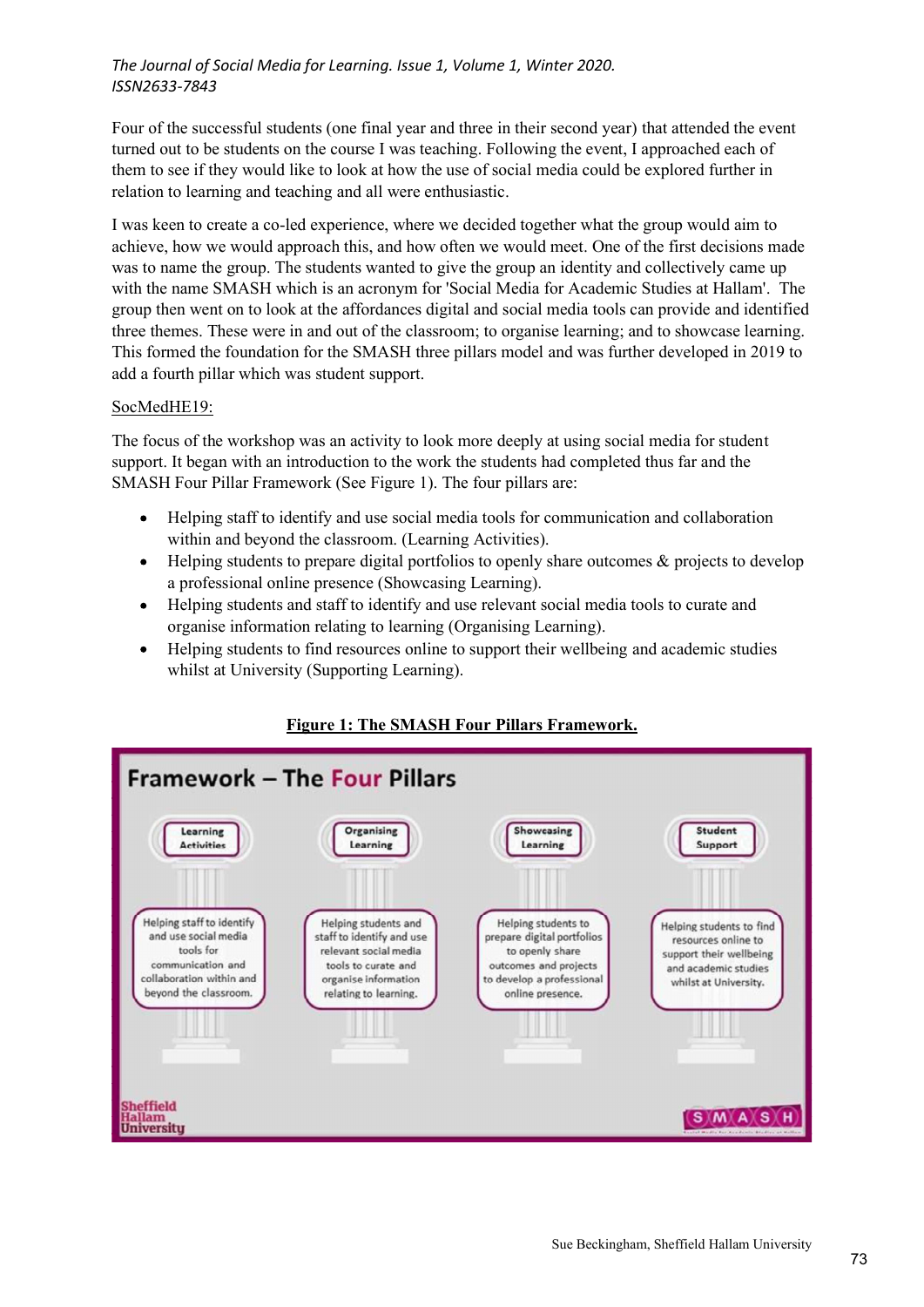The Journal of Social Media for Learning. Issue 1, Volume 1, Winter 2020.<br>ISSN2633-7843<br>Two card sets had been created by the students providing examples of how social media can be used<br>for learning and teaching, and these for learning and teaching, and these were passed round the workshop. The students then led a discussion where participants were asked to consider what forms of student support there were in their own institutions and then how social media as a communication channel could help to support these. This was a rich discussion and was well received by those who took part. It is anticipated that this activity can be undertaken again with other groups. **Examples of how social media can be used**<br>the workshop. The students then led a<br>aat forms of student support there were in their<br>inciation channel could help to support these.<br>se who took part. It is anticipated that this

# Impact of this co-learning experience

and 3 years. Collectively the SMASH team have led workshops with staff and students. Using the The Journal of Social Media for Learning. Issue 1, Volume 1, Winter 2020.<br>
ISSN2633-7843<br>
Two card sets had been created by the students providing examples of how social media can be used<br>
for learning and teaching, and th used to enhance learning and teaching; aid collaborative group work and showcase the work students The Journal of Social Media for Learning. Issue 1, Volume 1, Winter 2020.<br>
ISSN2633-7843<br>
Two card sets had been created by the students providing examples of how social media can be used<br>
of relaming and taching, and thes students have presented at two SocMedHE conferences as well as other external conferences at the University of Winchester, Edge Hill University, and the BETT conference. They have published an article: 'A SMASHing approach for developing staff and student digital capabilities within a reflect on their own skills development as a result of being part of this students as partners initiative. These achievements and a dedicated space to share the resources they have co-created can be found at https://socialmediaforlearning.com/smash/ **Impact of this co-learning experience**<br> **Impact of this co-learning experience**<br>
From the student's perspective this learning experience for each has been for a duration of between 1<br>
and 3 years. Collectively the SMASH t **Impact of this co-learning experience**<br>
From the student's perspective this learning experience for each has been for a duration of between 1<br>
and 3 years. Collectively the SMASH team have led workshops with staff and st **Impact of this co-learning experience**<br>
From the student's perspective this learning experience for each has been for a duration of between 1<br>
and 3 years. Collectively the SMASH team have led workshops with staff and st **act of this co-learning experience**<br>
e student's perspective this learning experience for each has been for a duration of betwee<br>
rass. Collectively the SMASH team have led workshops with staff and students. Using the<br>
ts e student's perspective this learning experience for each has been for a duration of between 1<br>ars. Collectively the SMASH team have led workshops with staff and students. Using the<br>st hey co-created, participants have eng ars. Collectively the SMASH team have led workshops with staff and students. Using the its they co-created, participants have engaged in conversions about how social media can be the nhave clearing and teaching; aid collab enhance learning and teaching; aid collaborative group work and showcase the work students<br>g. They have written guest blog posts which collectively have seen more than 15K views. The<br>have presented at two SocMedHIE confere g. They have written guest blog posts which collectively have seen more than 15k views. The have presented at two SocMedHE conferences as well as other external conferences at the sty of Winchester, Edge Hill University, a

- 
- task at hand.
- collaboratively.
- 

# Summary and further work

These achievements and a dedicated space to share the resources they have co-created can be found at<br>
https://socialmediaforlearning.com/smash/<br>
The students have developed an ongoing virtual community of practice (VoP) ( Mups://socialmediaforlesming.com/smash/<br>
The students have developed an ongoing virtual community of practice (VoP) (Kosh and Fusco, 2008)<br>
and continue to stay in touch through social media, despite now being alumni. The skills and have used the learning experience as a focus for applying for the Hallam Award, an ine students and continue to except and continue to the students must compute the students are development and the students must even the student must be the student must be the student must be the student of the student o SMASH community have had learning experiences that extend beyond the formal learning of their degree, providing opportunities to publish, present at conferences and lead workshops.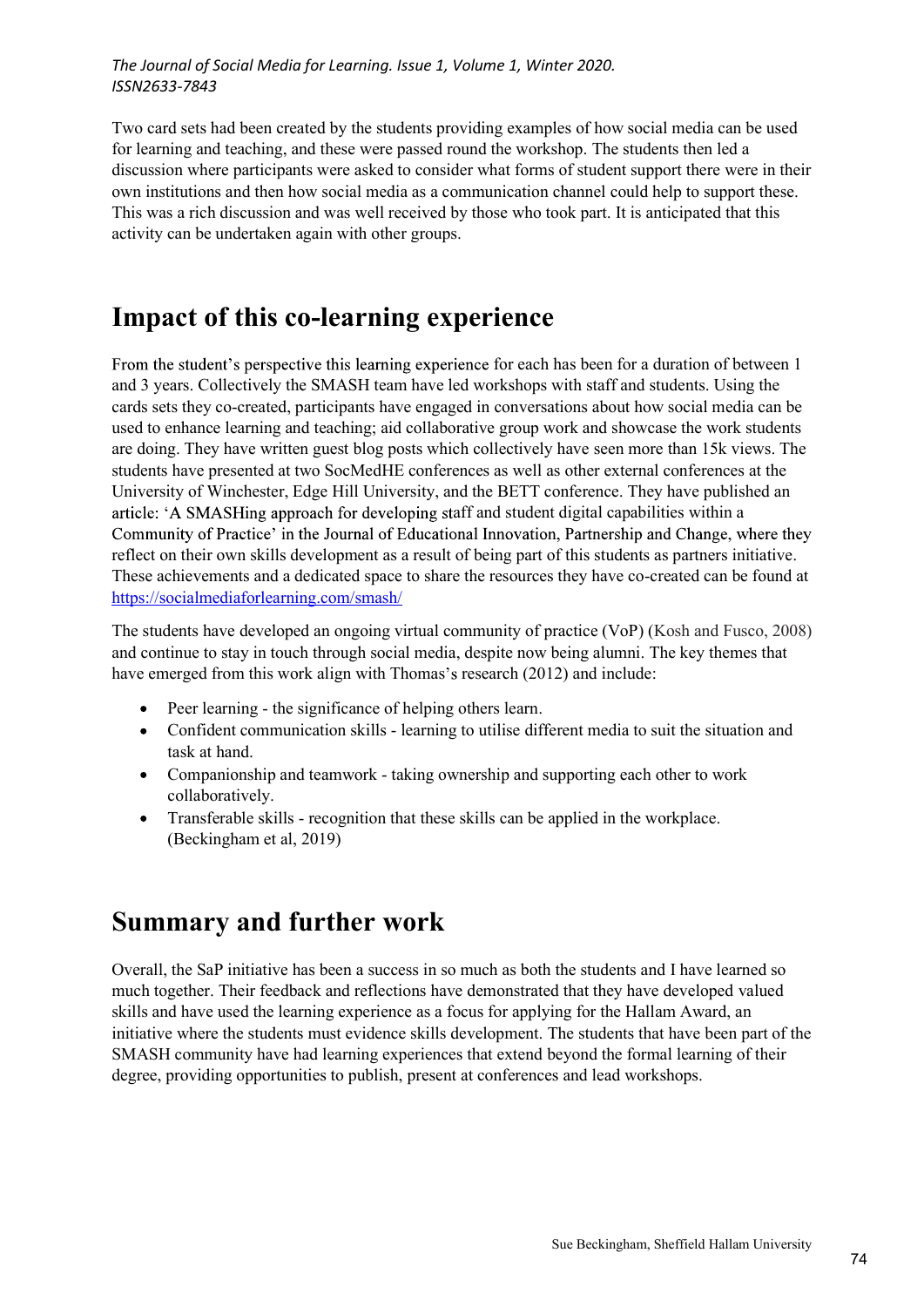As indicated at the start of the paper the range of extracurricular roles opens the potential for new The Journal of Social Media for Learning. Issue 1, Volume 1, Winter 2020.<br>
ISSN2633-7843<br>
As indicated at the start of the paper the range of extracurricular roles opens the potential for new<br>
pathways for this SaP initiat beyond the case study and argues that there is a gap in the research that evaluates the effectiveness of The Journal of Social Media for Learning. Issue 1, Volume 1, Winter 2020.<br>
ISSN2633-7843<br>
As indicated at the start of the paper the range of extracurricular roles opens the potential for new<br>
pathways for this SaP initiat research to consider the following: rnal of Social Media for Learning. Issue 1, Volume 1, Winter 2020.<br>3-7843<br>dated at the start of the paper the range of extracurricular roles opens the potential for new<br>s for this SaP initiative to explore. Anderson (2019)

- What are the impacts of extracurricular activities on student and graduate achievement?
- A critical evaluation of the use of social media in learning and teaching using the SMASH

For correspondence please contact: S.Beckingham@shu.ac.uk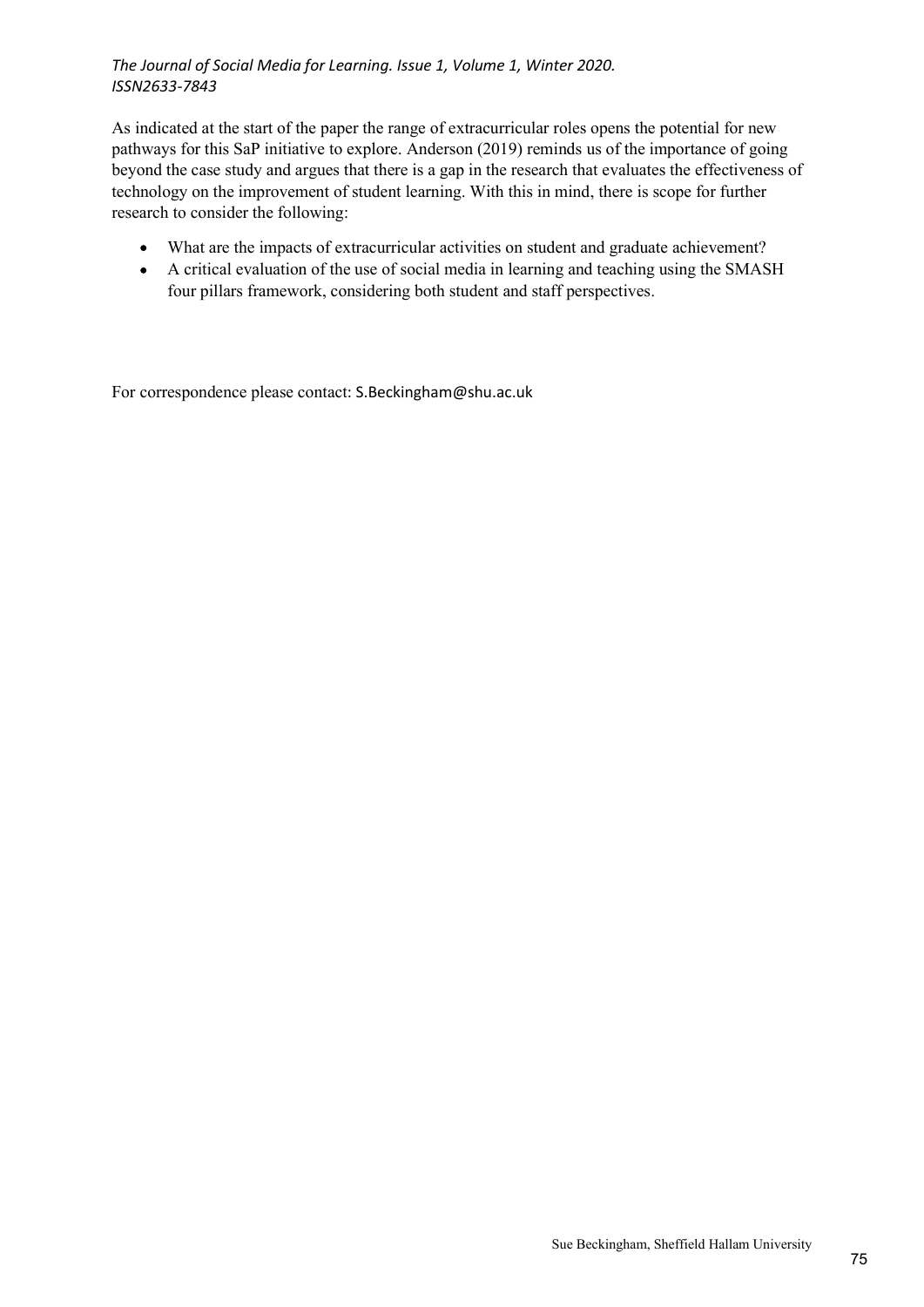## References

Anderson, T. (2019) Challenges and Opportunities for Use of Social Media in Higher Education. Journal of Learning for Development, 6(1) pp 6-19. https://jl4d.org/index.php/ejl4d/article/view/327

Beckingham, S., Wood, C., Paddon, J., Butler, A., Trueman, M. and Rooney, C. (2019) A SMASHing approach for developing staff and student digital capabilities within a Community of Practice. Journal of Educational Innovation, Partnership and Change, 5(1) 'Championing Student-Staff Partnerships in an Age of Change.'

https://journals.studentengagement.org.uk/index.php/studentchangeagents/article/view/923/pdf

Bovill, C. (2017) A Framework to Explore Roles Within Student-Staff Partnerships in Higher Education: Which Students Are Partners, When, and in What Ways? International Journal for Students as Partners, 1(1). https://doi.org/10.15173/ijsap.v1i1.3062

The Journal of Social Media for Learning. Issue 1, Volume 1, Winter 2020.<br>
ISSN2633-7843<br> **References**<br>
Anderson, T. (2019) Challenges and Opportunities for Use of Social Media in Higher Education.<br> *Journal of Learning fo* challenges in co-creating learning and teaching: overcoming resistance, navigating institutional norms and ensuring inclusivity in student-staff partnerships. Higher Education. http://dx.doi.org/10.1007/s10734-015-9896-4 Beckingham, S., Wood, C., Paddon, J., Butler, A., Trueman, M. and Rooney, C. (2019) A SMASHing<br>approach for developing staff and student digital capabilities within a Community of Practice. Journal<br>of *Chactional Innovatio* 

Brown, N. (2019) Partnership in learning: how staff-student collaboration can innovate teaching. European Journal of Teacher Education, 42(5), pp 608-620. https://doi.org/10.1080/02619768.2019.1652905

https://www.tandfonline.com/doi/abs/10.1080/14703290701602748

EdGlossary (nd) The Glossary of Education Reform. https://www.edglossary.org/co-curricular/

Eshach, H. (2007) Bridging in-school and out-of-school learning: Formal, non-formal and informal education. Journal of Science Education and Technology, 16(2). https://doi.org/10.1007/s10956-006- 9027-1

HEA. (2015). Students as Partners. https://www.heacademy.ac.uk/enhancement/themes/studentspartners

Healey, M., Flint, A. and Harrington, K. (2014) Engagement through partnership: students as partners in learning and teaching in higher education. York: Higher Education Academy. https://www.advance-he.ac.uk/knowledge-hub/engagement-through-partnership-students-partnerslearning-and-teaching-higher

Jackson, N. (2011) Learning for a Complex World: A Lifewide Concept of Learning, Education and Personal Development. Bloomington: AuthorHouse.

Kosh, M. and Fusco, J. (2008) 'Designing for Growth: Enabling Communities of Practice to Develop and Extend Their Work Online.' In: Kimbile, C., Hildreth, P. and Bourden, I. (eds.) Communities of Practice: Creating Learning Environments for Educators Volume 2. Charlotte, NC: Information Age Publishing Inc.

La Belle, T. J. (1982) Formal, Nonformal and Informal Education: A Holistic Perspective on Lifelong Learning. International Review of Education, 28(2), pp 159-175. http://www.jstor.org/stable/3443930.